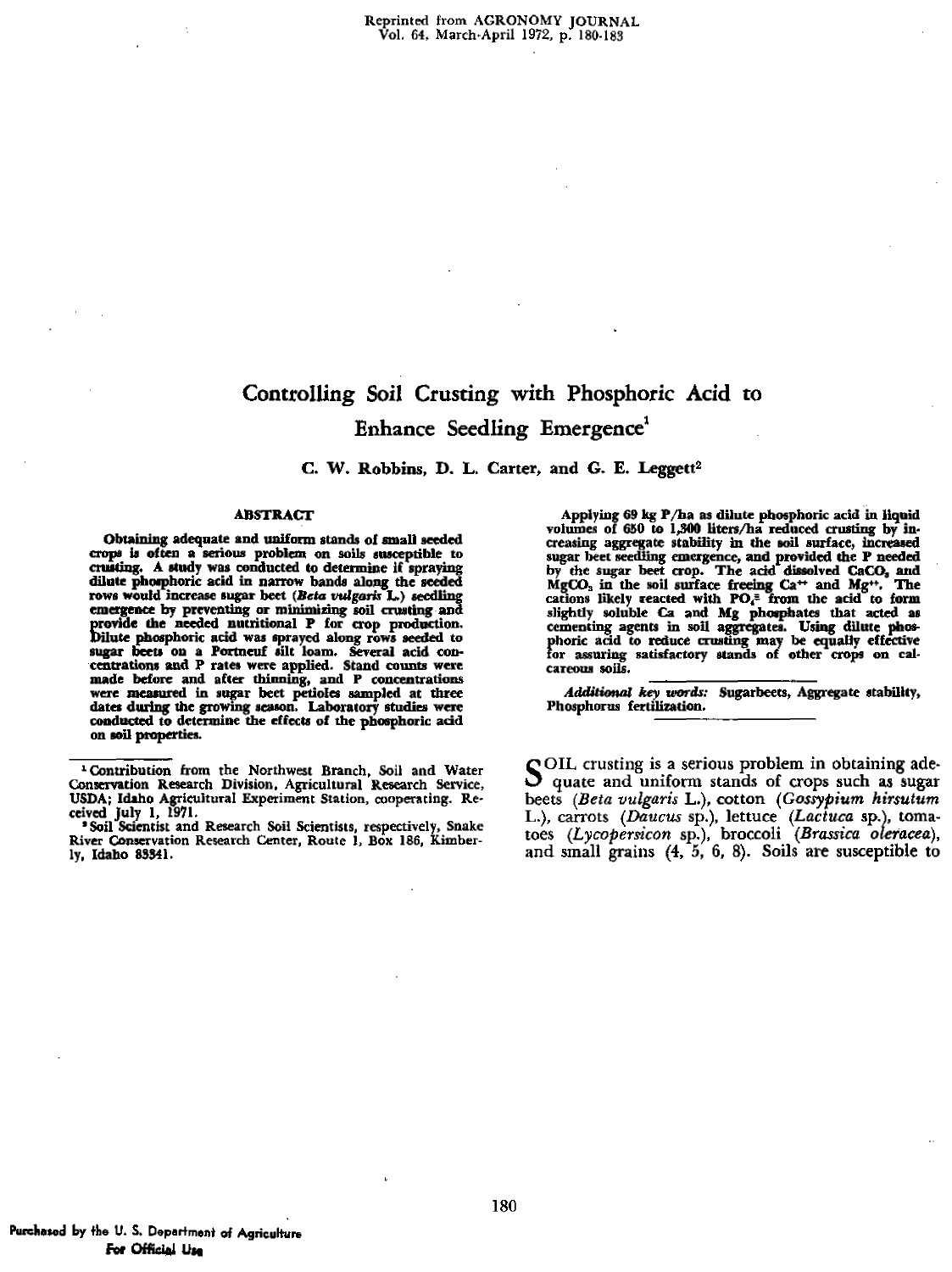crusting when the structure in the surface is readily destroyed. Three mechnisms important in soil crust formation include: (1) mechanical destruction of aggregates and simultaneous compaction by raindrop impact; (ii) washing of fine particles into the interaggregate spaces; and (iii) rupture of soil aggregates by air entrapped in the previously dry soil particles (9, 11, 13, 14). *The* influence of saturating cations on dispersion or flocculation is also important (10).

Increasing the soil moisture content in the soil surface by frequent light irrigations or by covering the soil with plastic or other materials to prevent drying will reduce crust strength  $(4, 6, 7)$ . But frequent, light irrigations increase labor requirements except with specialized automated systems, and materials to cover the soil surface are expensive. Synthetic soil conditioners can be applied to the soil surface to reduce soil structure breakdown (1, 4), but such materials are too expensive for most crops.

Mechanical methods of obtaining satisfactory crop stands include punch planting (5), planting seeds in groups to increase the force applied by the sedlings at a given point, and shallow cultivations to physically break up the soil crust. Punch planting allows planting through a crust, but it does not protect against fine soil particles washing into the hole before germination or emergence. This process .could bury the seed too deeply or limit emergence as a result of subsequent crusting. Shallow cultivation is used to break up soil crusts, but often such practices injure young seedlings.

Johnson and Law (8) sprayed H<sub>2</sub>SO<sub>4</sub> at various concentrations and rates in 5-cm bands on the seeded row to prevent crusting. These treatments were effective on calcareous soils, but the practice was not recommended because application hazards to men and equipment were too great.

This paper reports the effectiveness of agricultural grade  $H_3PO_4$  as a combined soil crust preventative and a P source for sugar beets when sprayed in a narrow band on the seeded rows immediately after planting.

### **MATERIALS AND METHODS**

#### **Field** Studies

Dilute agricultural H<sub>3</sub>PO<sub>4</sub> was sprayed in bands 7.5 cm wide directly on sugar beet rows seeded in calcareous Portneuf silt loam in 1968 and 1970. Ammonium nitrate was broadcast and disked in before seedbed preparation each year at an N rate of 112 kg/ha. The plots were 8 rows wide and 16 m long. The row spacing was 61 cm in 1968 and 56 cm in 1970.

The 1968 studies included  $H_{\delta}PO_{4}$  concentrations applied at three volumes and a third concentration applied at two liquid volumes (Table 1, Results and Discussion). Other treatments included CaCO, and Fe,  $(CO_4)$ , spread in 7.5-cm bands on the seeded row at rates of 112, 224, and 448 kg/ha; a check with concentrated superphosphate disked in; and a nonphosphated check. The plots treated with CaSO, and  $Fe<sub>2</sub>(SO<sub>4</sub>)<sub>2</sub>$  also received concentrated superphosphate disked in. All treatments *were* triplicated in a randomized block design.

After seeding and application of the treatments, the entire plot area was sprinkled to simulate rain. After sprinkling, a soil crust formed, which is common in the area following spring rains.

Stand counts on the inside six rows over a length of 12 m were made following emergence and again after thinning. Thinning crews were instructed to remove plants to obtain a spacing of about 23 cm. Petiole samples collected from plots receiving the H<sub>3</sub>PO, treatments, the concentrated superphosphate checks, and the nonphosphated checks were dried, ashed in the presence of Mg  $(N\hat{O}_n)_2$ , and analyzed for P (15).

Two H<sub>a</sub>PO, acid spray treatments and a control were applied in 1970 (Table 3, Results and Discussion). These treatments were replicated five times and stand counts were made before and after thinning.

#### Laboratory Studies

Portneuf silt loam soil from, the surface 15 cm was air dried, passed through a 2-mm sieve, and placed in a box in the greenhouse. H<sub>2</sub>PO, was sprayed on the soil surface using 12% H<sub>2</sub>PO,<br>at the 1,300 liters/ha rate. The soil was allowed to dry for 24 hours, and distilled water was sprinkled on the surface to wet the soil to approximately field capacity. After the soil was dried for 72 hours, the top 20 mm was removed by 5-mm layers. Below 20 mm the soil was too wet to sample without<br>changing the structure. The remaining soil was allowed to<br>dry for an additional 72 hours and then was removed by 10-mm<br>depth increments to a depth of 70 mm. The so air dried for analysis.

Samples of each soil layer were sieved, and the aggregates remaining on the 1-mm sieve  $(1 \text{ mm})$  were collected for stability analyses. Aggregate stability was determined by placing 50 g of aggregates on a 0.246-mm (60-mesh) sieve, 20 cm in diameter, and immersing the sieve and the soil in distilled water so that the soil was covered by water but remained inside the sieve walls. After the soil was soaked for 5 min to simulate rapid wetting by rain or irrigation (9, 12), it was shaken through 2.5-cm vertical cycles for 5 min at *a rate* of 25 cycles/min while immersed in water. The portion of the sample remaining on the sieve was air dried, weighed, and corrected for sand and organic matter larger than 0.246 mm. The aggregates remaining were considered to be water stable. The CaCO, equivalent of each soil layer was determined by

a manometric method. The pH was measured in a 1:1 soil:water extract, and Ca and Mg were determined on the extract using atomic absorption spectrometry.

## RESULTS AND DISCUSSION

#### Field Studies

Spraying dilute  $H_3PO_4$  in bands on the seeded row increased sugar beet stands before and after thinning where 69 kg P or more was applied per ha in 1968 (Table 1). Prethinning stands were also increased where 35 kg P was applied, but stands after thinning were increased only with the greatest liquid volume. Stand increases were greatest where 138 or 69 kg P/ha was applied in a liquid volume of 1,300 liters/ha. The acid concentrations for these two treatments were 24 and 12%, respectively. These two treatments gave nearly ideal stands after thinning for maximum yields (2), in contrast to low stands where no  $\rm H_3PO_4$  was used. Stands tended to increase as the liquid volume was increased to obtain the same P application. For exam-

Table 1. Effects of phosphoric acid spray treatments on sugar beet stands and P concentrations in sugar beet petioles in 1968.

| Р<br>applied | Solution | Before                               | After            | <sup>13</sup> concentration in petioles |         |         |  |
|--------------|----------|--------------------------------------|------------------|-----------------------------------------|---------|---------|--|
|              | volume   | thinning<br>thinning                 |                  | 8 July                                  | 28 Aug. | 15 Oct. |  |
| kg/ha        | 1/ha     | heets/ha $\times$ 10 <sup>-3</sup> + |                  |                                         | <br>w   |         |  |
|              |          |                                      | 24% H, PO,       |                                         |         |         |  |
| 138          | 1,300    | 139 at                               | 52 n             | 0, 220                                  | 0.118   | 0.129   |  |
| 69           | 650      | 121 be                               | $+2$ cd          | . 185                                   | .107    | . 112   |  |
| 35           | 325      | 110 edef                             | 33 de            | , 120                                   | .091    | .103    |  |
|              |          |                                      | 125 H, PO,       |                                         |         |         |  |
| 69           | 1,300    | 131 ab                               | 50 ab            | . 179                                   | $-104$  | . 114   |  |
| 35           | 650      | 114 bode                             | 41 cde           | . 143                                   | .076    | .095    |  |
| 17           | 325      | 95 fg                                | 39 de            | .088                                    | - 084   | .090    |  |
|              |          |                                      | $6\%$ $H_3$ PO,  |                                         |         |         |  |
| 35           | 1,300    | 121 bed                              | 45 <sub>bc</sub> | .132                                    | .090    | . 101   |  |
| 17           | 650      | 99 efz                               | 40 de            | .083                                    | . 079   | .081    |  |
|              |          |                                      | Controls         |                                         |         |         |  |
| 69           | prilled  | 87 <sub>5</sub>                      | 37 e             | 174                                     | . 100   | .114    |  |
| 0            | ٥        | 87 <sub>g</sub>                      | 37 e             | $.07 +$                                 | .073    | .071    |  |

\* The conversions to English units are:  $kg/ha \times 0$ , 89 =  $b/A$ ;  $1/ha \times 0$ , 103 =  $ga/A$ ; and beets  $h$  ax 0, 405 = beets A. Theal stands after thinning for the 61-cm (24-in) row spacing is considered to be 51, 400 bets/ha.  $\$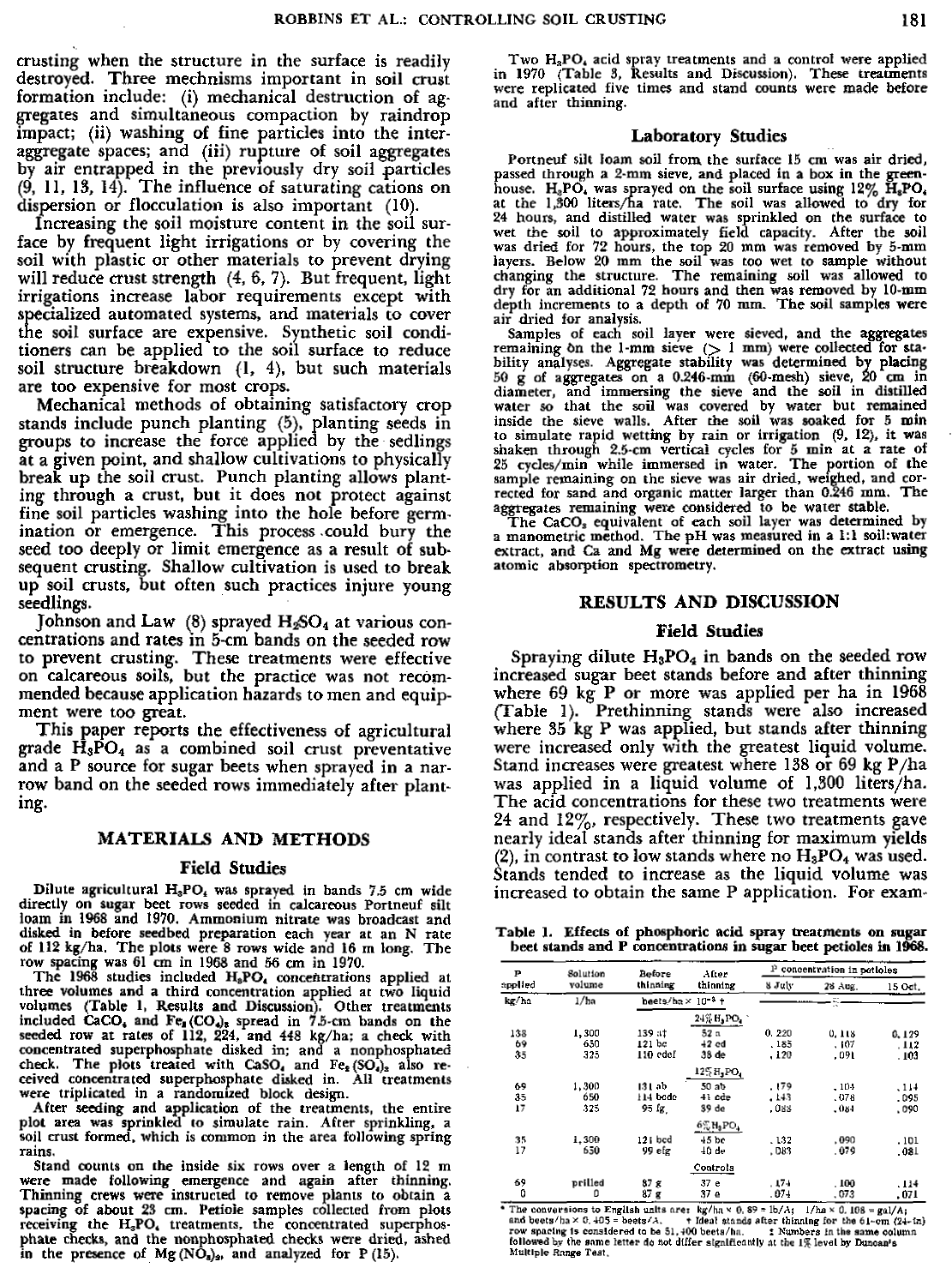pie, the after-thinning stands were greater where 69  $kg$  P/ha was applied by using 1,300 liters of 12%  $H_3PO_4$ , as compared with using 650 liters of 24% H3PO4. Similar trends were evident where greater volumes of less concentrated acid were applied to reach the 35 kg  $P/ha$  application. There were no differences in stand counts on the phosphated and nonphosphated controls.

The low stands after thinning on plots receiving no  $H_8PO_4$  resulted from nonuniform stands before thinning. The crust that formed was about 5 mm The crust that formed was about 5 mm thick and cracks developed in a random pattern, leaving uncracked sections ranging from about 100 to 1000 cm2. Seedlings emerged through cracks formed ,along the seeded row. In other areas, few seedings emerged, resulting in skips.

Applying  $Fe<sub>2</sub>(SO<sub>4</sub>)<sub>3</sub>$  and CaSO<sub>4</sub> did not reduce soil crusting or increase sugar beet stands in this study.

The P applied by spraying  $H_3PO_4$  in bands on the seeded rows was as available to the sugar beets as that from the same rate of concentrated superphosphate disked-in (Table I). The P concentrations in petioles where 69 kg P/ha were applied are generally considered adequate, and there was little variation with application method or acid volume. Comparing the P availability from the two application methods is not strictly a surface vs disked-in comparison. Some soil mixing results from conventional cultivation and thinning practices, and this mixing may increase the availability of the surface-applied P.

The 1968 results showed no justification for applying more P than needed by the crop, and applying part of the P in the spray and part of it by other means required unnecessary expense and operations. Therefore, only two concentrations and two volumes were used in 1970 to apply 69 kg of P/ha. Both **treatments** increased sugar beet stands before and after thinning, and both treatments gave essentially the same results (Table 2). The stands after thinning were very near ideal for maximum yield (2), thus confirming the 1968 results. Results from these studies showed that spraying phosphoric acid in bands on the seeded rows can increase sugar beet emergence by inhibiting soil crusting and provide the P needed for producing the sugar beet crop.

No particular hazards were encountered in handling and appling the  $H_3PO_4$ , in contrast to serious problems noted when using  $H_2SO_4$  (8). The only precautions employed were to avoid contact with eyes and to rinse all equipment with water, with  $NAHCO<sub>3</sub>$  solution, and again with water after use. The spray equipment was constructed from acid-resistant components available from most commercial spray equipment dealers.

## Laboratory Studies

All layers of soil treated in the greenhouse contained from 23 to 25 $\%$  dry aggregates between 1 and 2 mm in diameter before wet sieving. The  $H_3PO_4$  treatment did not change the percentage of aggregates in this size range. It did markedly increase the water stability of these aggregates in the surface 5 mm from about  $15\%$  to nearly  $60\%$  (Table 3).

The water-soluble P concentration was high in the surface 5 mm, but decreased rapidly with depth to that of the control soil at *a* depth of 50 mm (Table

**Table 2. Effects of phosphoric acid spray treatments an sugar beet stands in 1970.**

| spplied | $H_1PO_4$ | Solution         | Before   | After                                                                 |
|---------|-----------|------------------|----------|-----------------------------------------------------------------------|
|         | сопс.     | volume           | thinning | thinning                                                              |
| kg/ha   | z         | 1/h <sub>R</sub> |          | $\longrightarrow$ beets/ha $\times$ 10 <sup>-1</sup> $\longleftarrow$ |
| 69      | 12        | 1,300            | 154 a    | 53 at                                                                 |
| 69      | 21        | 650              | 153 a    |                                                                       |
| 0       |           |                  | 87 b     | 51 a<br>36 b                                                          |

Numbers in the same column followed by the same letter do not differ significantly at the 1% level by Duncan's Multiple dange Test. the last sands after thinning for 56-<br>cm row spacing used is considered to be 53,600 plan

**Table 3. Physical and chemical properties of soil sprayed with** 12% H<sub>3</sub>PO<sub>4</sub> in the greenhouse in relation to depth as compared to untreated soil.

| Denth                                                                                                  |   | Aggregate<br>stability                             | pН                                                                     | CaCO <sub>2</sub><br>egulvalent                                  | ₽                                                                | $Mg^{++}$                                                               | $Ca++$                                                                  |
|--------------------------------------------------------------------------------------------------------|---|----------------------------------------------------|------------------------------------------------------------------------|------------------------------------------------------------------|------------------------------------------------------------------|-------------------------------------------------------------------------|-------------------------------------------------------------------------|
| mm                                                                                                     |   | К                                                  |                                                                        | x.                                                               | ppm                                                              | $-me/100 g$ —                                                           |                                                                         |
| $0 - 5$<br>$6 - 10$<br>$11 - 15$<br>$16 - 20$<br>$21 - 30$<br>$31 - 10$<br>$41 - 50$<br>51-60<br>61-70 | ٠ | 57<br>17<br>11<br>10<br>10<br>14<br>12<br>12<br>17 | 5.51<br>6, 55<br>6.79<br>6,78<br>6.84<br>7, 28<br>7.80<br>7.88<br>8.01 | $-0.5$<br>3.7<br>3.0<br>3.8<br>3,8<br>3.8<br>3.7<br>3, 8<br>3, 7 | 6,250<br>1,580<br>1.430<br>1,430<br>300<br>104<br>18<br>10<br>15 | 5, 50<br>1.93<br>1,95<br>2.00<br>2.05<br>2, 10<br>2,30<br>3,45<br>3, 38 | 11.00<br>4.25<br>3,50<br>3,30<br>3.35<br>4,50<br>6, 10<br>9.80<br>9, 50 |
| <b>Untreated</b>                                                                                       |   | 13                                                 | 6.00                                                                   | 3.7                                                              | 9                                                                | 0.73                                                                    | 2.35                                                                    |

3). The acid application decreased the pH to a depth of about 50 mm. The  $CaCO<sub>3</sub>$  equivalent was markedly decreased in the surface 5 mm by the acid treatments, but little change was apparent below that depth. The acid treatment apparently dissolved most of the carbonates and possibly other materials in the surface 5 mm of soil, and greatly increased the watersoluble  $Ca^{++}$  and  $Mg^{++}$  concentrations throughout the 70-mm depth.

The laboratory data indicate that the  $H_3PO_4$  applied to calcareous Portneuf silt loam was neutralized by the  $CaCO<sub>3</sub>$  and  $MgCO<sub>3</sub>$ , thus solubilizing  $Ca<sup>++</sup>$ and Mg<sup>++</sup>. These ions, in the presence of PO<sub>4</sub>= from the acid, form slightly soluble Ca and Mg phosphates (3, 13). These compounds probably acted as cementing agents to increase the water stability of aggregates in the soil surface, resulting in less structural breakdown and subsequent crust formation.

# CONCLUSIONS

These investgiations have shown that spraying dilute agricultural-grade  $H_3PO_4$  on calcareous soil in narrow bands on the seeded row reduces soil crusting and increases sugar beet stand counts to near ideal after thinning. The P from the  $H_3PO_4$  is available to the crop, and the amount needued for the crop is also adequate to control soil crusting, provided 650 to 1,300 liters of 24 to  $12\%$  acid, respectively, is applied per hectare. The acid can be applied simultaneously with seeding and with no serious hazard to applicators and equipment. Crust formation is evidently reduced by greatly increased water stability of aggreallows by granty interested which stability of aggregates in the surface 5 mm of the soil, and the increased aggregate stability probably results from the formation of slightly soluble Ca and Mg phosphates that act as cementing agents in soil aggregates. This method of soil crusting control and combined P fertilization should be equally effective for other crops where crusting inhibits emergence on calcareous soils.

# LITERATURE CITED

1. Allison, L. E. 1956. Soil and plant responses to VAMA and HPAN soil conditioners in the presence of high exchangeable sodium. Soil Sci. Soc. Amer. Proc. 20:147-151.